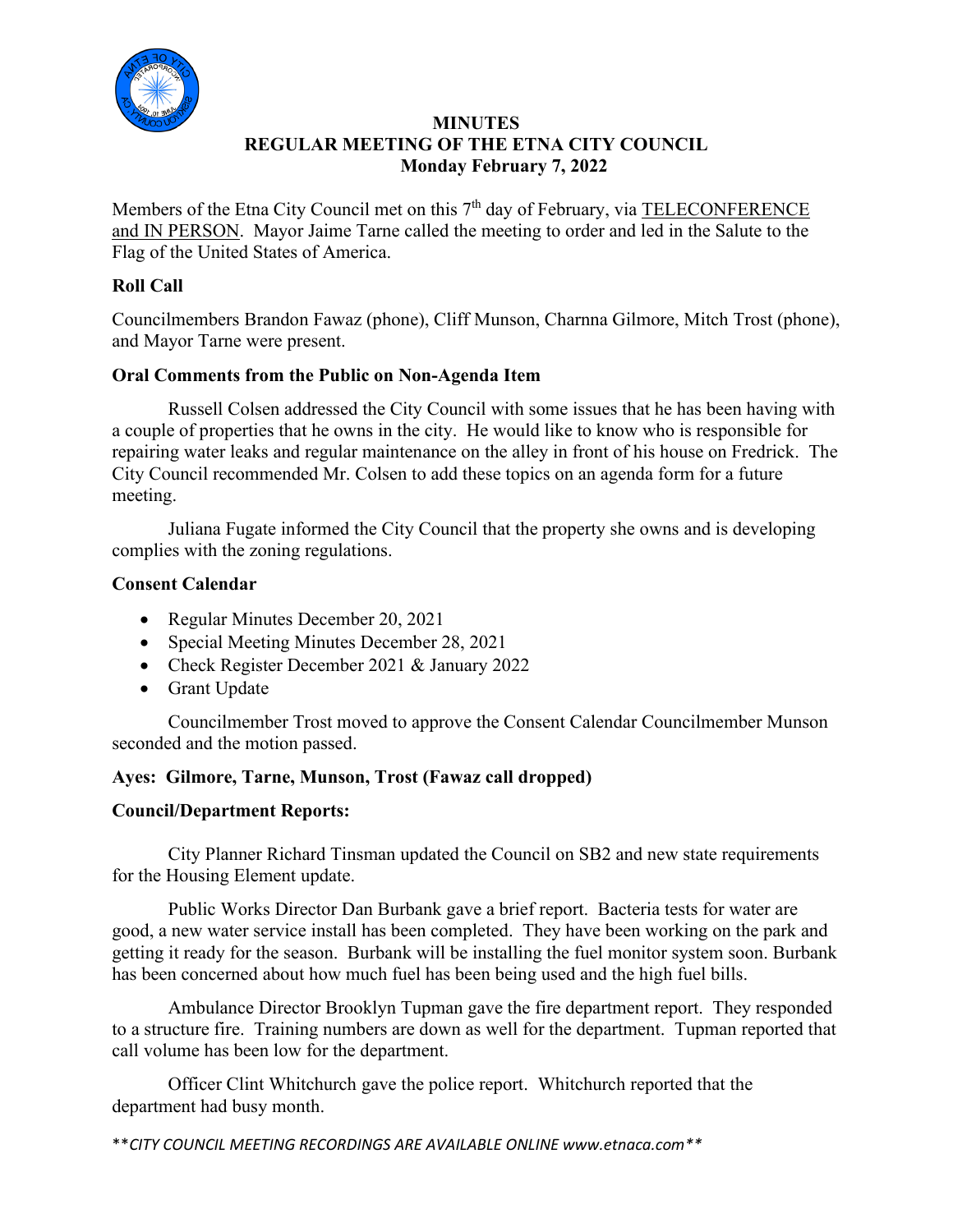City Clerk Kris Hargrove reported that the newsletter is almost ready, and the patch designs are posted.

Mayor Tarne gave an update on the Siskiyou County's current COVID conditions/recommendations.

Councilmember Munson asked about the document from Town of Fort Jones guaranteeing that they will cover half the cost of the new officer. Police Chief Josh Short was not present.

Mayor Tarne also requested written department reports submitted for the next council meeting.

#### **Public Hearing:**

- Ordinance 221 Mixed Use Commercial Zoning
- Ordinance 222 Setting Time, Date and Location of City Council Meetings by Resolution

Mayor Tarne opened the Public Hearing and read a brief description of Ordinance 221 (223).

Tinsman provided additional information pertaining to Ordinance 221. Tinsman explained that the Ordinance number of 221 is an error, the Ordinance needs to be reflected as Ordinance 223. Clerk Hargrove will make that correction. **(Councilmember Fawaz now present in person.)** Councilmember Trost moved to approve Ordinance 223, Fawaz seconded, and the motion passed.

# **Ayes: Gilmore, Tarne, Munson, Fawaz, Trost**

Councilmember Gilmore moved to approve Ordinance 222 Setting Time, Date and Location of City Council Meetings by Resolution, Munson seconded, and the motion passed.

# **Ayes: Gilmore, Tarne, Munson, Fawaz, Trost**

# **CURRENT BUSINESS:**

**Discuss/Approve Water System Analysis Report.** City Engineer Morgan Eastlick explained that this system model is part of the SB 2 Planning Grant that will show flow capacity for properties. Property developers will have the ability to view fire flows and flow capacity models for certain areas. This project will also include putting a master meter in below the reservoirs to be able to analyze peak flow numbers. In addition to the SRF Planning Grant there are additional recommended upgrades and projects that can be included. Water meter replacement, water mains, and a treatment facility are approved through the state. These projects are in the design stage. Councilmember Munson moved to accept Resolution 2022-003 Accepting the 2021 Water System Engineering Analysis and Water System Model, Gilmore seconded, and the motion passed.

# **Ayes: Gilmore, Tarne, Munson, Fawaz, Trost**

**Discuss/Approve Boundary Line Adjustment.** Tinsman gave a brief background on this project involving a boundary line adjustment for MVP and provided the Council with a suggested motion. Councilmember Fawaz moved to approve finding that the project would not

\*\**CITY COUNCIL MEETING RECORDINGS ARE AVAILABLE ONLINE www.etnaca.com\*\**